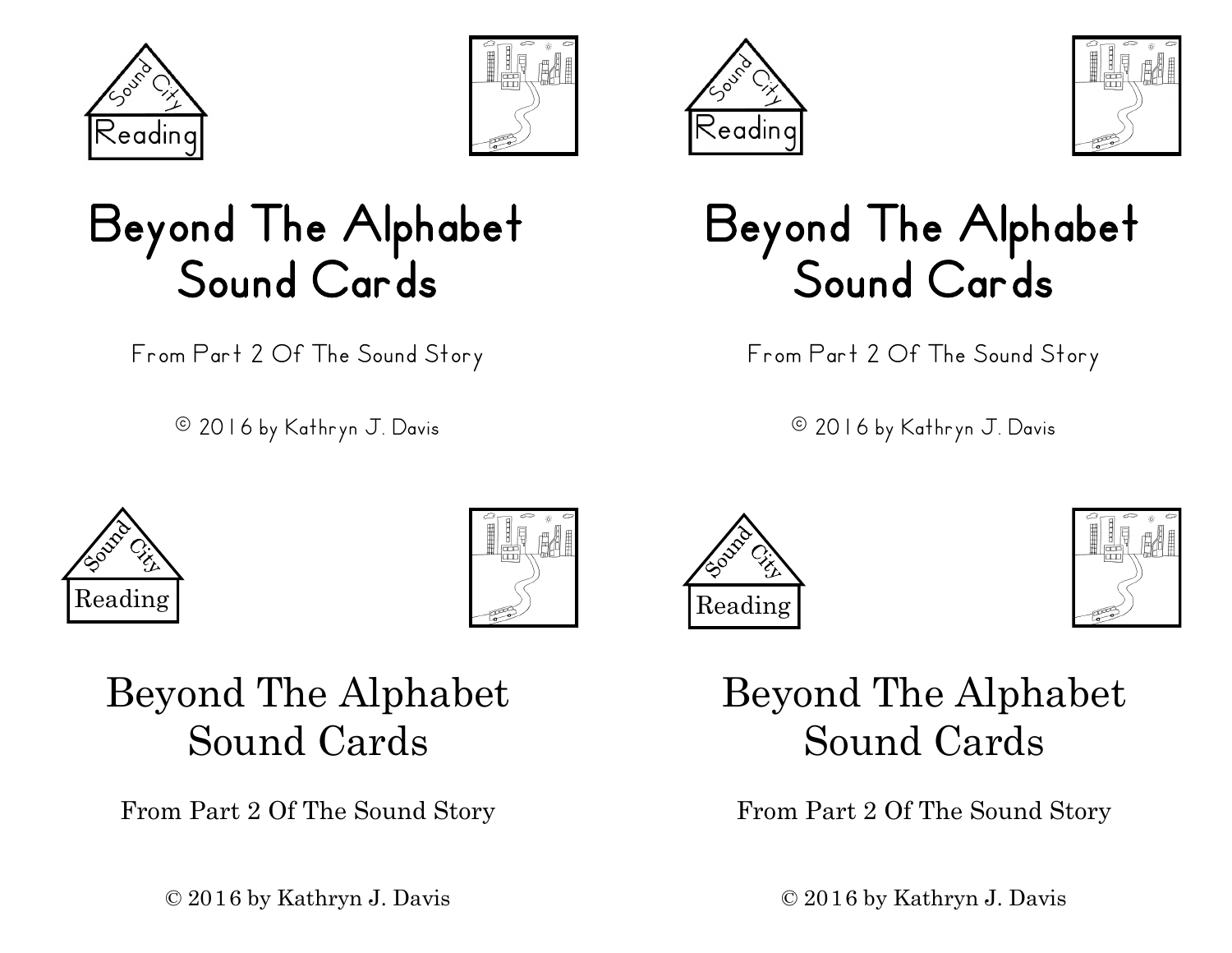#### **Tnstructions**

- 1. These cards are from Part 2 of the Sound Story. All of the sounds beyond the basic consonant and short vowel sounds are included in Part 2. This includes long vowel sounds ā, ē, ī, ō, ū, dotted vowel sounds ä, ö, ü, consonant digraphs sh, th, ch, ng, and vowel diphthongs oi /oy, and ou /ow. Long ī is introduced in Part 1 of the Sound Story and also included here. The last sound does not have a specific letter symbol. It can be heard in the words measure, vision, azure, and garage. The words are printed on the last card. Students are not yet ready to read these words. The teacher should say the words and have students repeat.
- 2. Read through Part 2 of the Sound Story, introducing several new sounds per day. Show the cards from this pack and have students say the sounds. Continue until all the patterns have been introduced. Review the cards daily. Students should see the cards and say the sounds, then hear the sounds and write the patterns.
- 3. While you are introducing the Part 2 sounds, begin Phonetic Words And Stories, Books 1, or Basic Phonics Patterns, Book 1. Use the separate pack of Phonics Patterns Cards as you introduce each pattern and for daily review. Whenever you get to a pattern that is included in the Beyond The Alphabet Sound Cards, remove it from the Beyond The Alphabet pack, so that you don't have to review it in both packs.

#### Instructions

- 1. These cards are from Part 2 of the Sound Story. All of the sounds beyond the basic consonant and short vowel sounds are included in Part 2. This includes long vowel sounds ā, ē, ī, ō, ū, dotted vowel sounds ä, ö, ü, consonant digraphs sh, th, ch, ng, and vowel diphthongs oi /oy, and ou / ow. Long ī is introduced in Part 1 of the Sound Story and also included here. The last sound does not have a specific letter symbol. It can be heard in the words *measure*, *vision*, *azure*, and *garage*. The words are printed on the last card. Students are not yet ready to read these words. The teacher should say the words and have students repeat.
- 2. Read through Part 2 of the Sound Story, introducing several new sounds per day. Show the cards from this pack and have students say the sounds. Continue until all the patterns have been introduced. Review the cards daily. Students should see the cards and say the sounds, then hear the sounds and write the patterns.
- 3. While you are introducing the Part 2 sounds, begin *Phonetic Words And Stories*, *Books 1*, or *Basic Phonics Patterns, Book 1.* Use the separate pack of *Phonics Patterns Cards* as you introduce each pattern and for daily review. Whenever you get to a pattern that is included in the *Beyond The Alphabet Sound Cards*, remove it from the *Beyond The Alphabet* pack, so that you don't have to review it in both packs.

#### **Tnstructions**

- 1. These cards are from Part 2 of the Sound Story. All of the sounds beyond the basic consonant and short vowel sounds are included in Part 2. This includes long vowel sounds ā, ē, ī, ō, ū, dotted vowel sounds ä, ö, ü, consonant digraphs sh, th, ch, ng, and vowel diphthongs oi /oy, and ou /ow. Long ī is introduced in Part 1 of the Sound Story and also included here. The last sound does not have a specific letter symbol. It can be heard in the words measure, vision, azure, and garage. The words are printed on the last card. Students are not yet ready to read these words. The teacher should say the words and have students repeat.
- 2. Read through Part 2 of the Sound Story, introducing several new sounds per day. Show the cards from this pack and have students say the sounds. Continue until all the patterns have been introduced. Review the cards daily. Students should see the cards and say the sounds, then hear the sounds and write the patterns.
- 3. While you are introducing the Part 2 sounds, begin Phonetic Words And Stories, Books 1, or Basic Phonics Patterns, Book 1. Use the separate pack of Phonics Patterns Cards as you introduce each pattern and for daily review. Whenever you get to a pattern that is included in the Beyond The Alphabet Sound Cards, remove it from the Beyond The Alphabet pack, so that you don't have to review it in both packs.

#### Instructions

- 1. These cards are from Part 2 of the Sound Story. All of the sounds beyond the basic consonant and short vowel sounds are included in Part 2. This includes long vowel sounds ā, ē, ī, ō, ū, dotted vowel sounds ä, ö, ü, consonant digraphs sh, th, ch, ng, and vowel diphthongs oi /oy, and ou / ow. Long ī is introduced in Part 1 of the Sound Story and also included here. The last sound does not have a specific letter symbol. It can be heard in the words *measure*, *vision*, *azure*, and *garage*. The words are printed on the last card. Students are not yet ready to read these words. The teacher should say the words and have students repeat.
- 2. Read through Part 2 of the Sound Story, introducing several new sounds per day. Show the cards from this pack and have students say the sounds. Continue until all the patterns have been introduced. Review the cards daily. Students should see the cards and say the sounds, then hear the sounds and write the patterns.
- 3. While you are introducing the Part 2 sounds, begin *Phonetic Words And Stories*, *Books 1*, or *Basic Phonics Patterns, Book 1.* Use the separate pack of *Phonics Patterns Cards* as you introduce each pattern and for daily review. Whenever you get to a pattern that is included in the *Beyond The Alphabet Sound Cards*, remove it from the *Beyond The Alphabet* pack, so that you don't have to review it in both packs.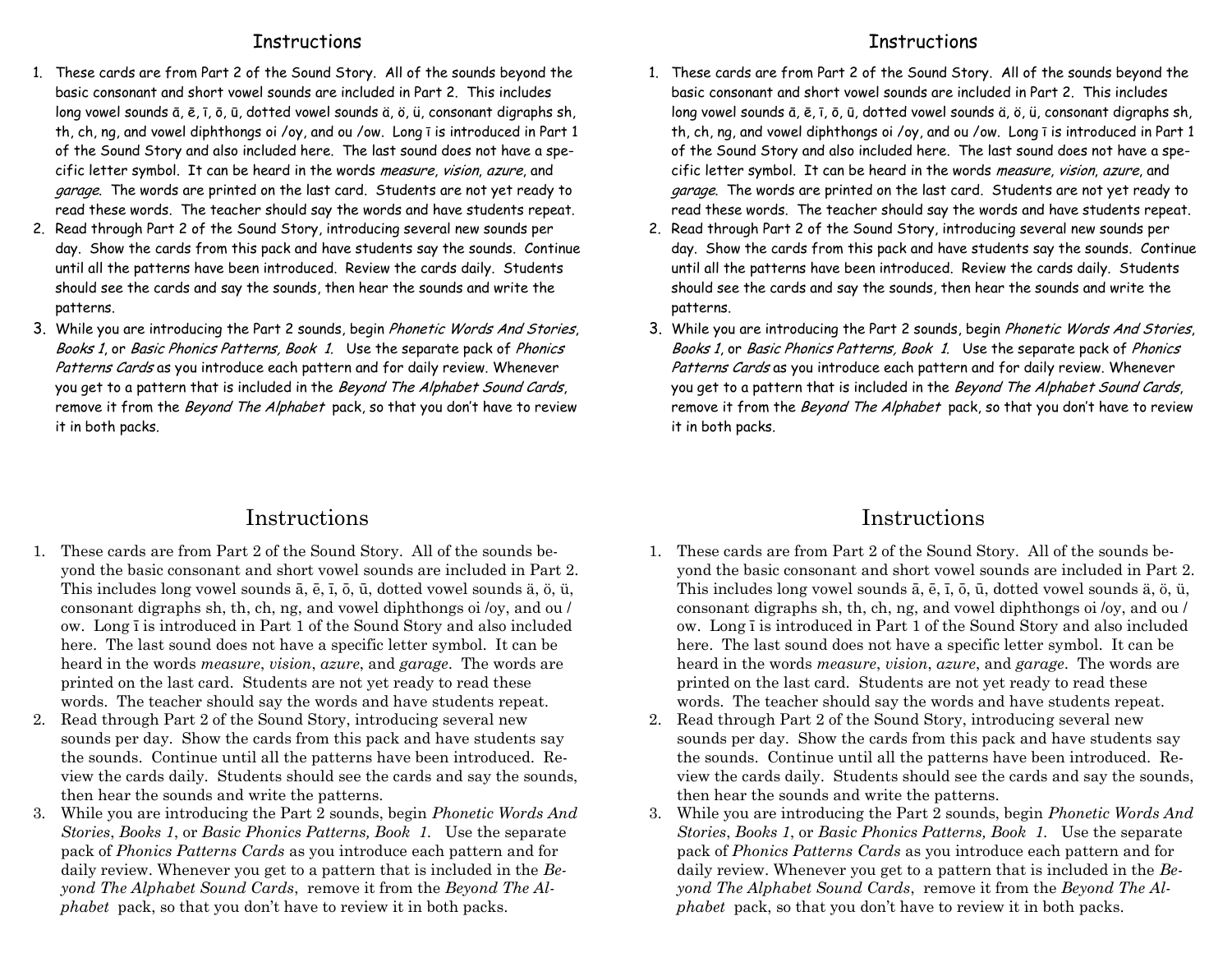$\begin{array}{c} \hline \end{array}$  $\begin{array}{c} \hline \end{array}$  $\overline{1}$  $\mathbf{1}$ 

 $\mathbf{1}$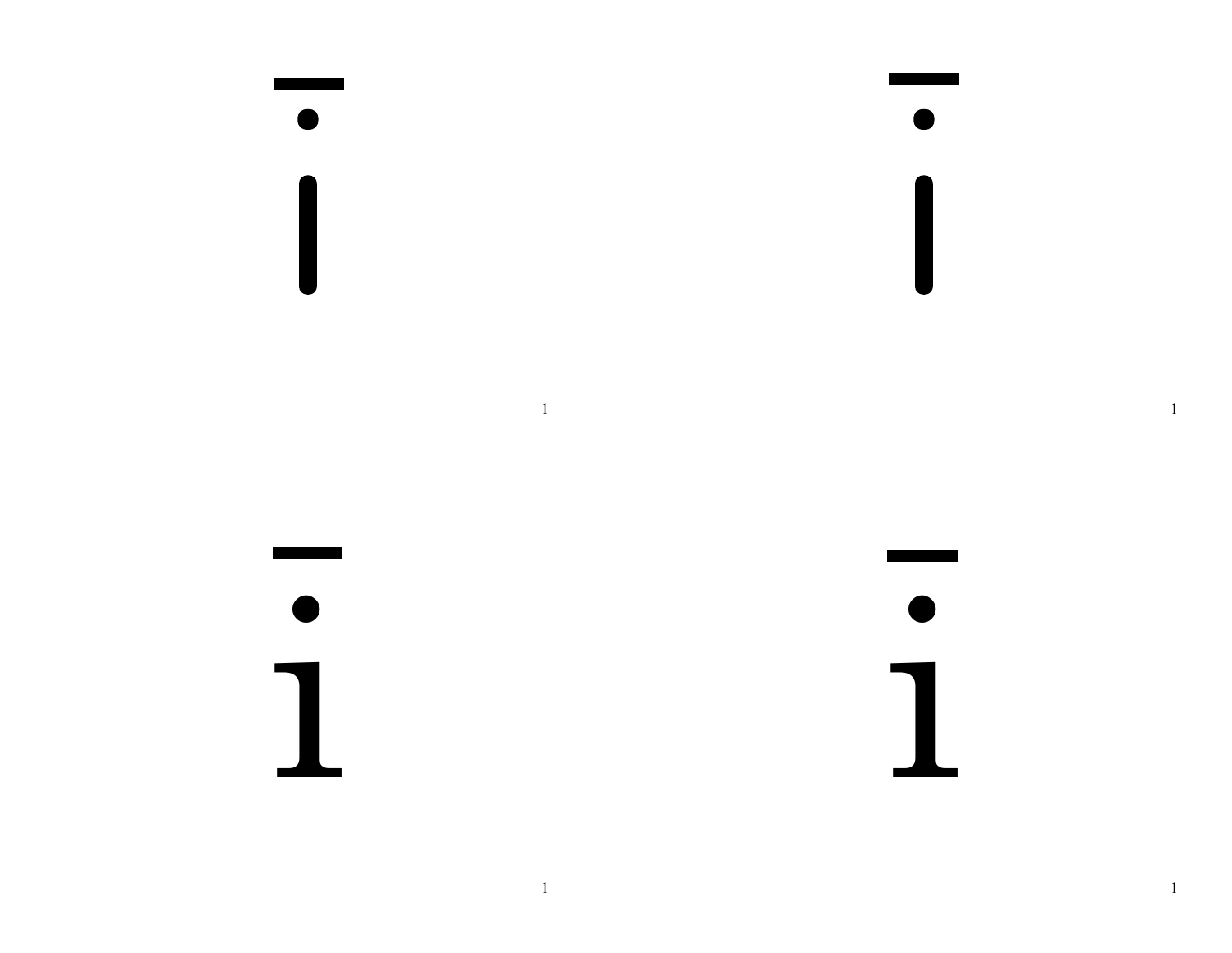# Sh

sh

## sh

 $\overline{2}$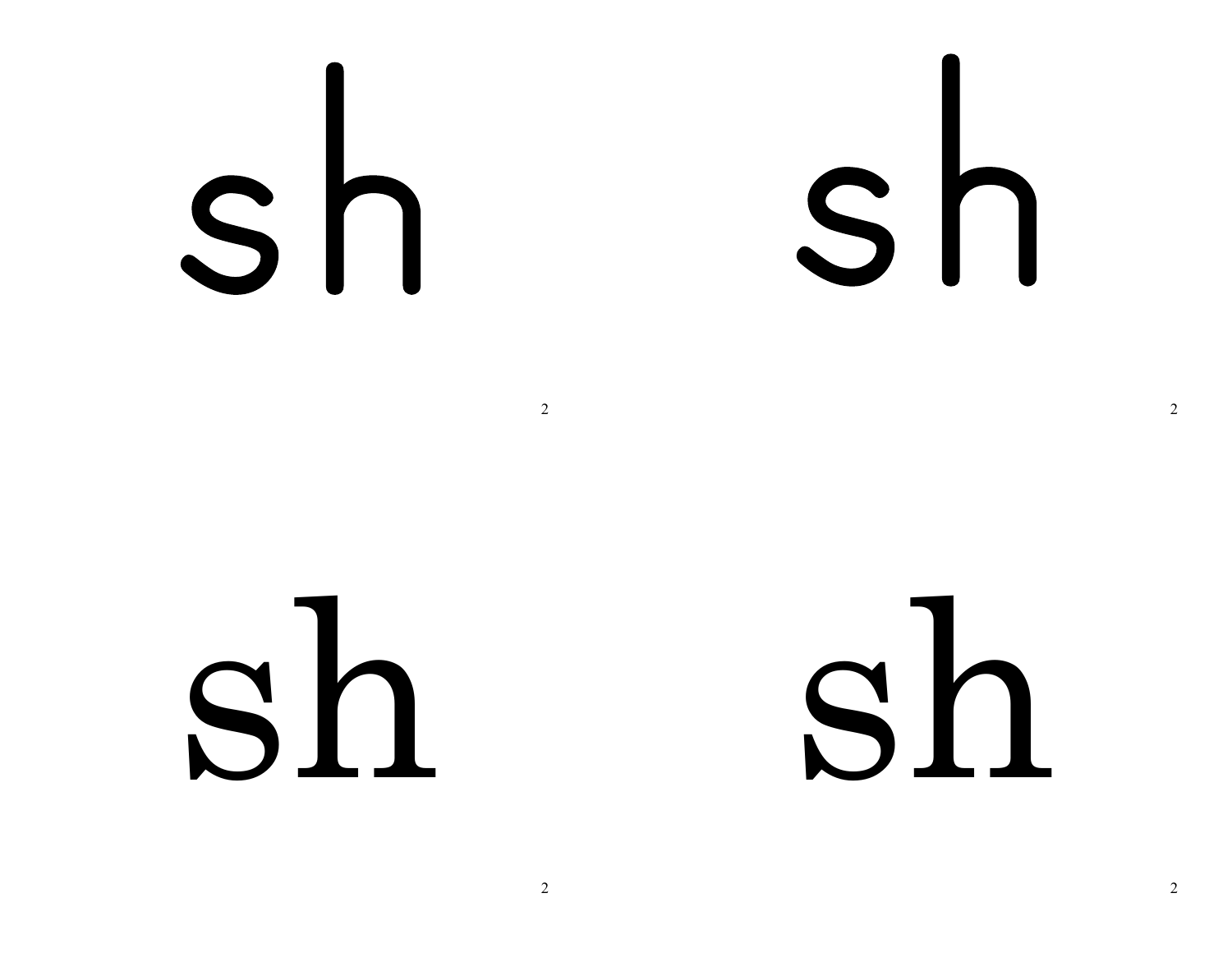e

e

e

e

 $\overline{3}$ 

 $\overline{3}$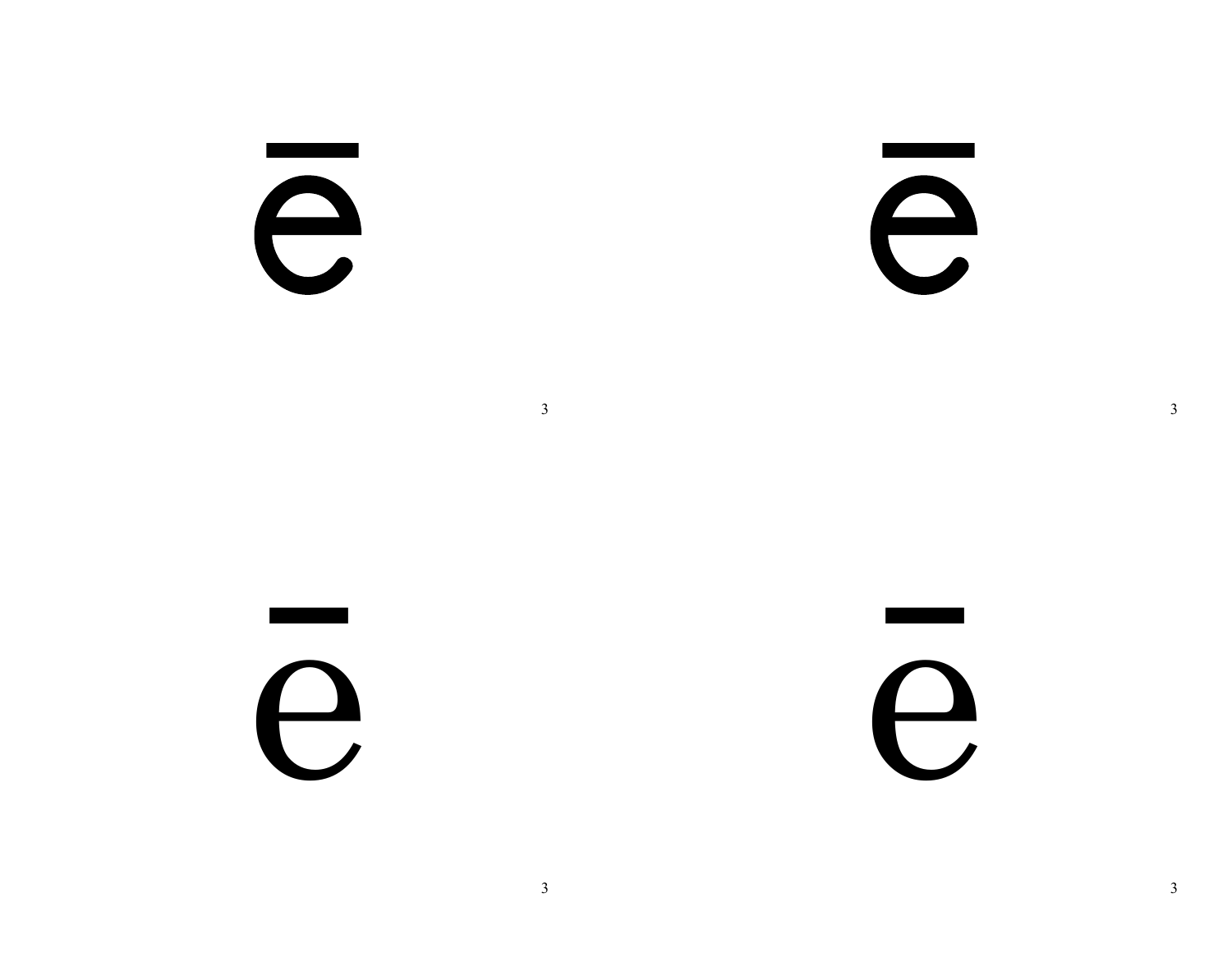$\bigcirc$ 

 $\bigcirc$ 

 $\overline{O}$ 

 $\bigcirc$ 

 $\overline{4}$ 

 $\overline{4}$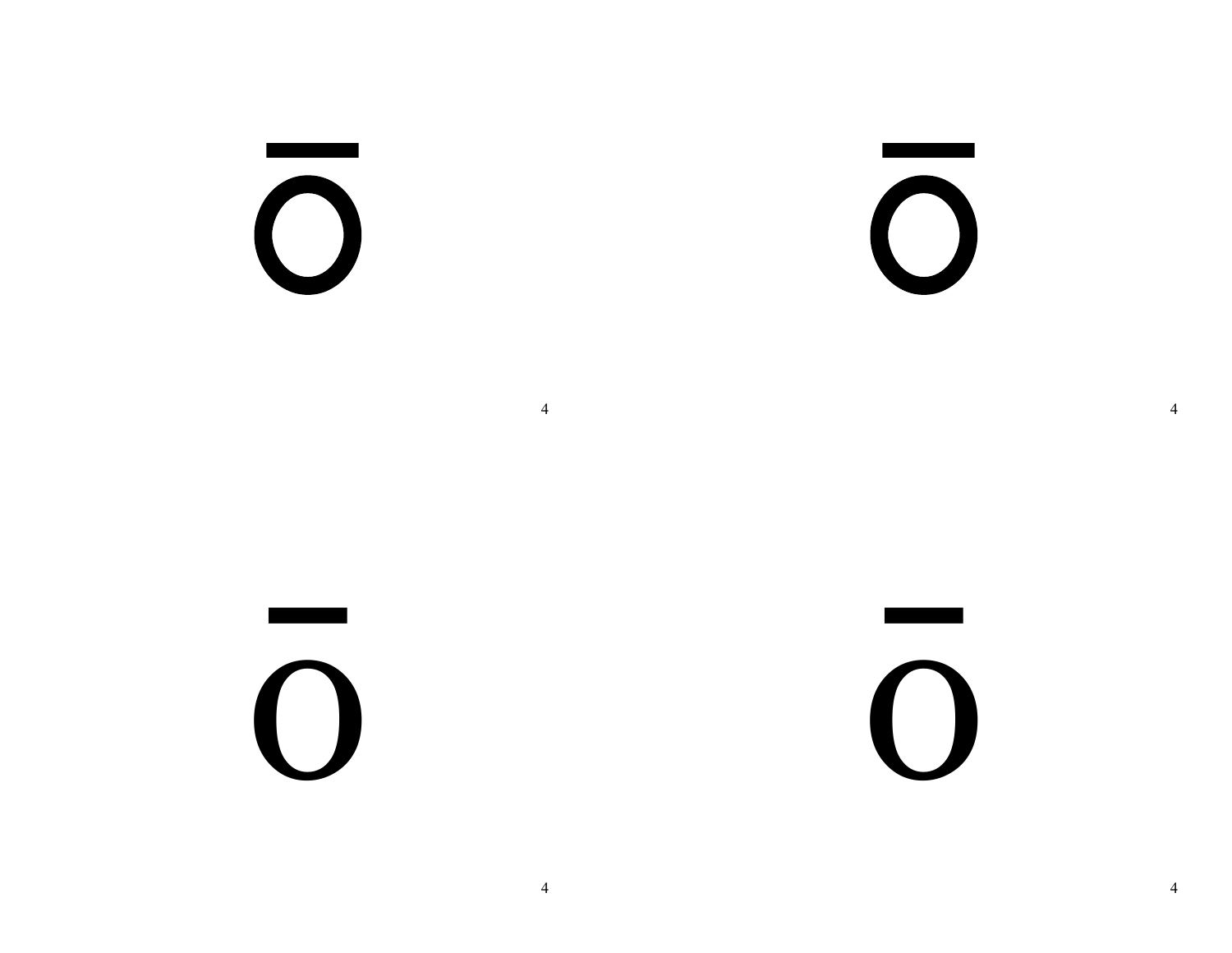th

 $th$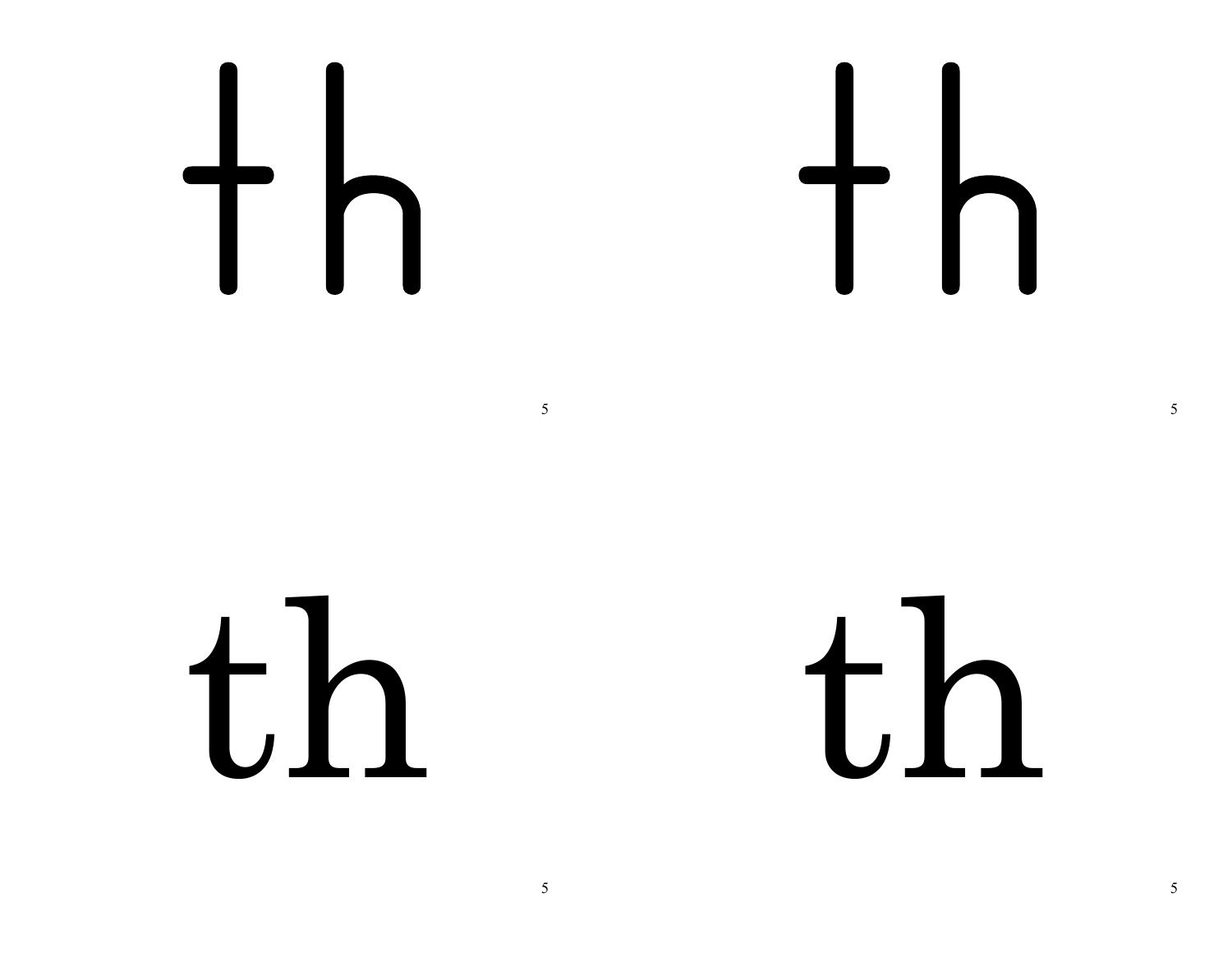$\ddot{\textbf{O}}$ 

 $\ddot{\textbf{O}}$ 

 $\ddot{\textbf{0}}$ 

 $\ddot{\textbf{O}}$ 

6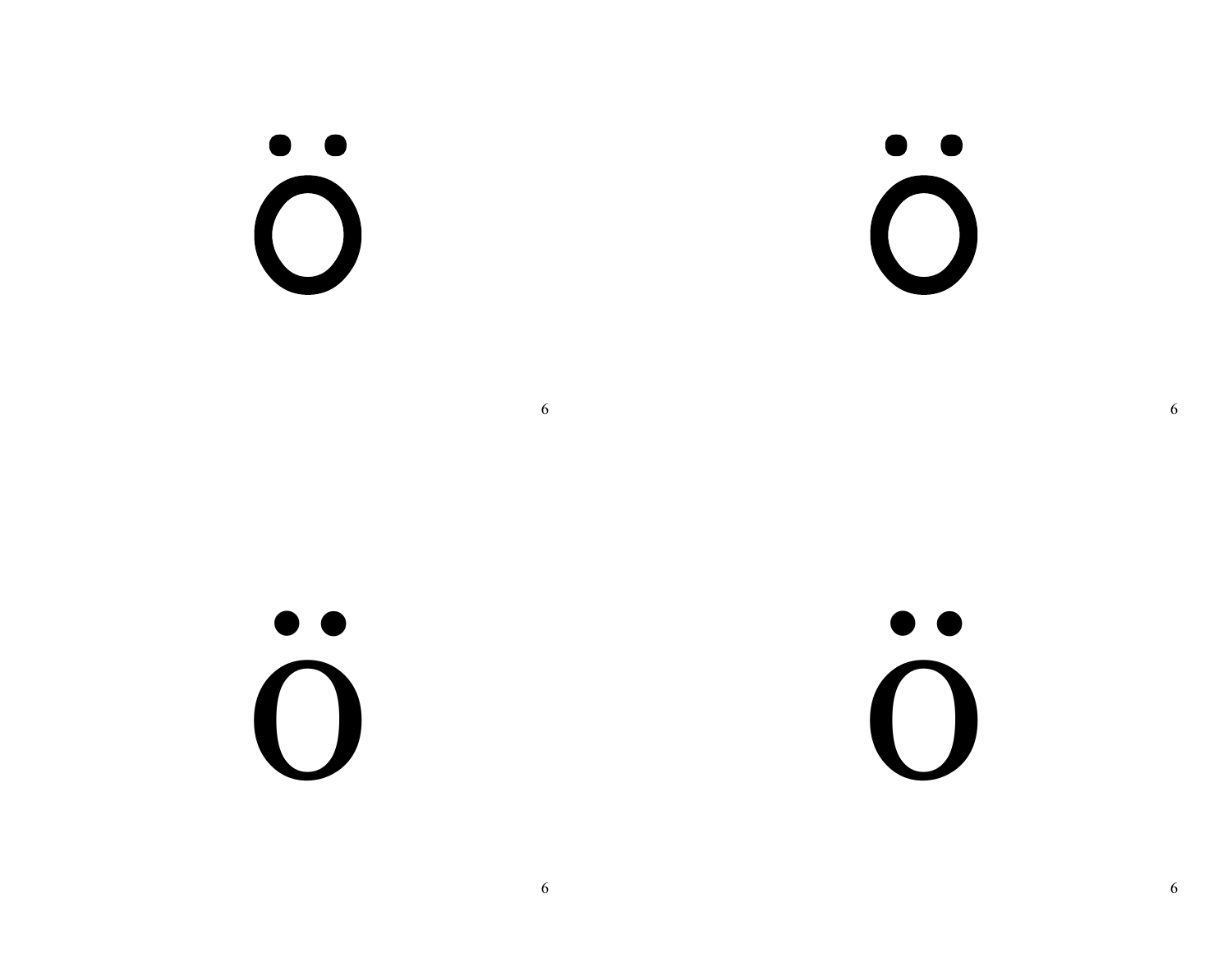$\mathbf{C}$ 

 $\overline{O}$ 

 $\overline{a}$ 

 $\overline{a}$ 

 $7\overline{ }$ 

 $7\overline{ }$ 

 $\overline{7}$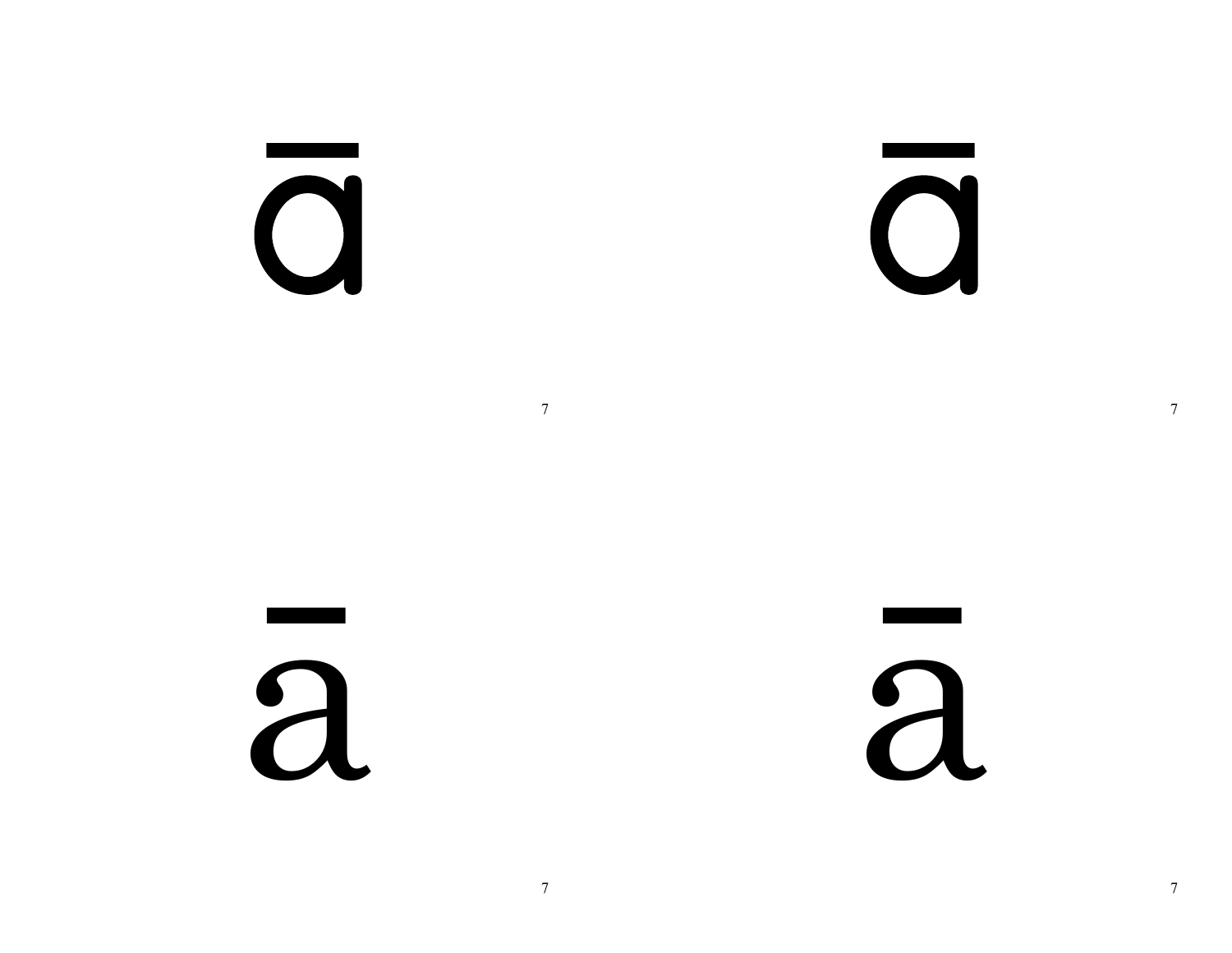# 

ch ch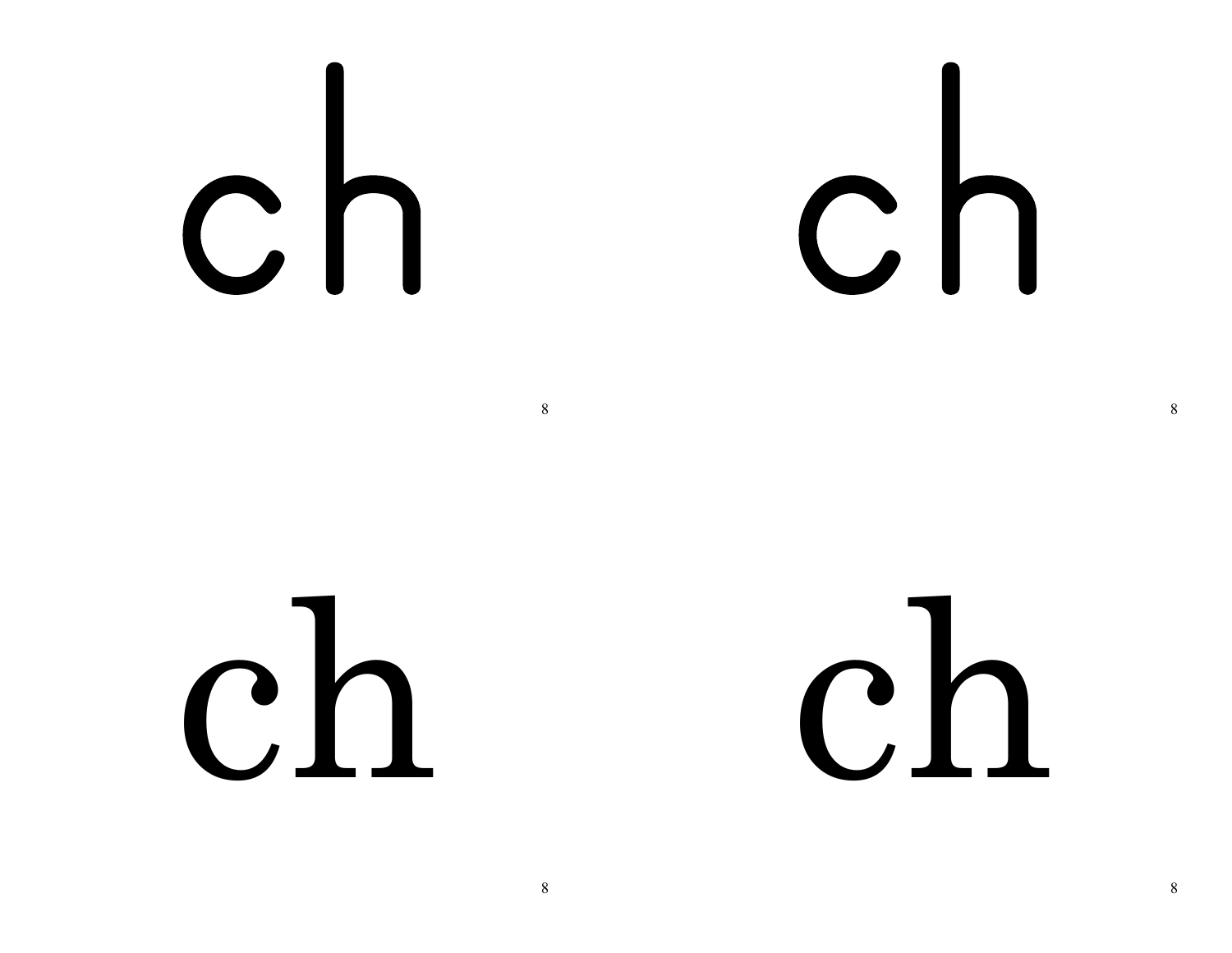ng

## ng

ng

### ng

 $\mathbf Q$ 

 $\mathbf Q$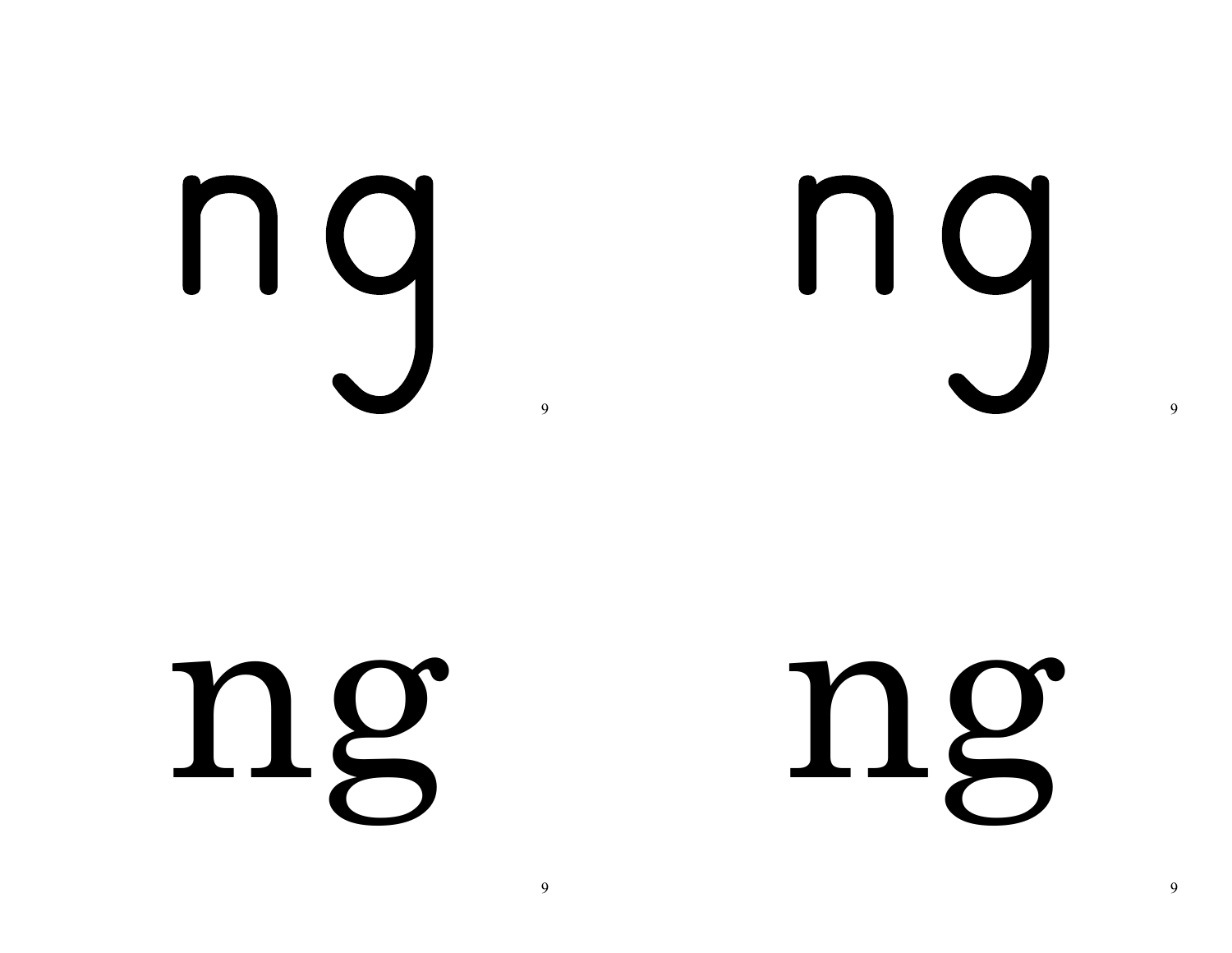$\overline{\bigcup}$ 

 $\overline{\mathsf{I}}$ 

 $10\,$ 



11

 $10\,$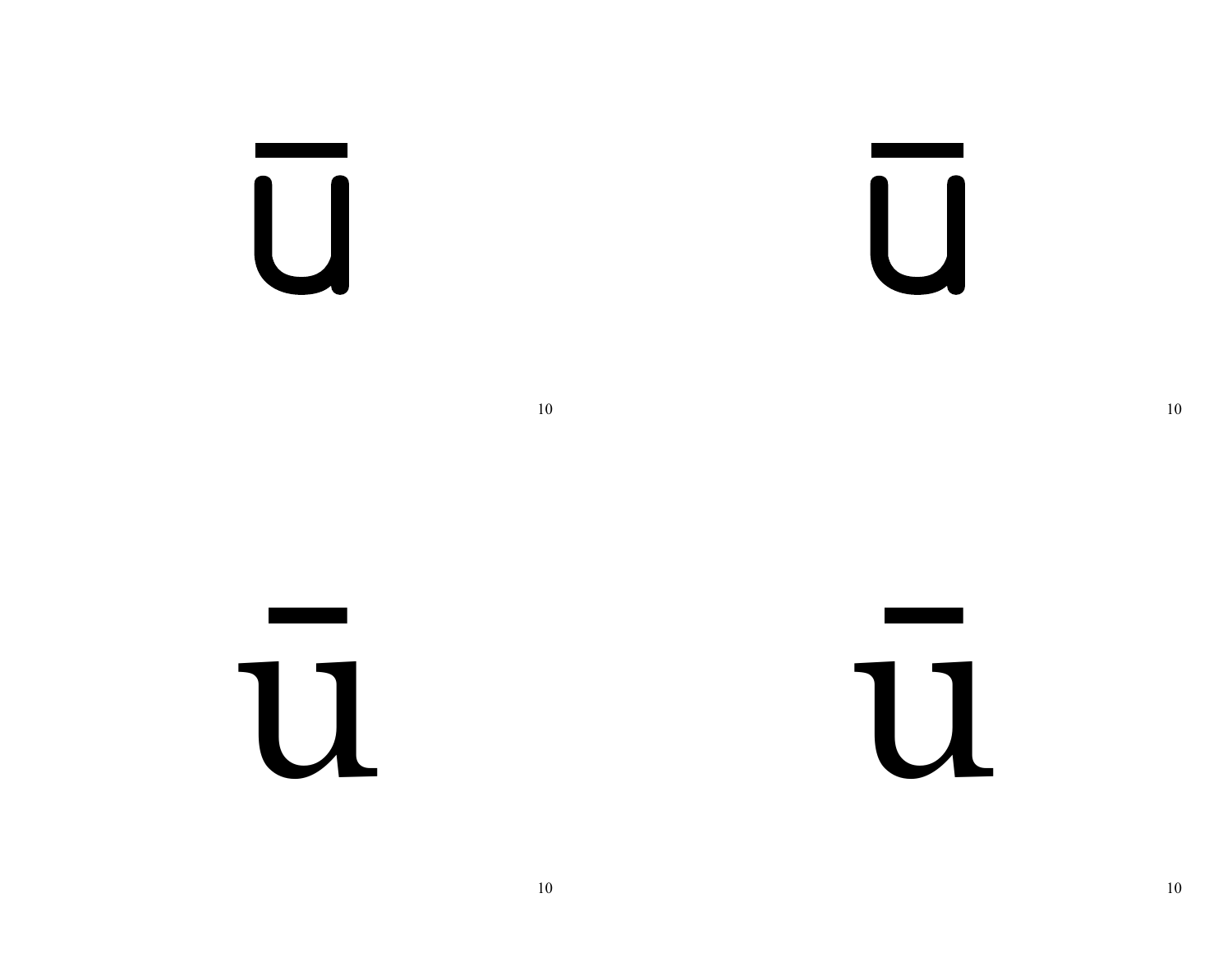## $\bigcirc$

 $\bigcirc$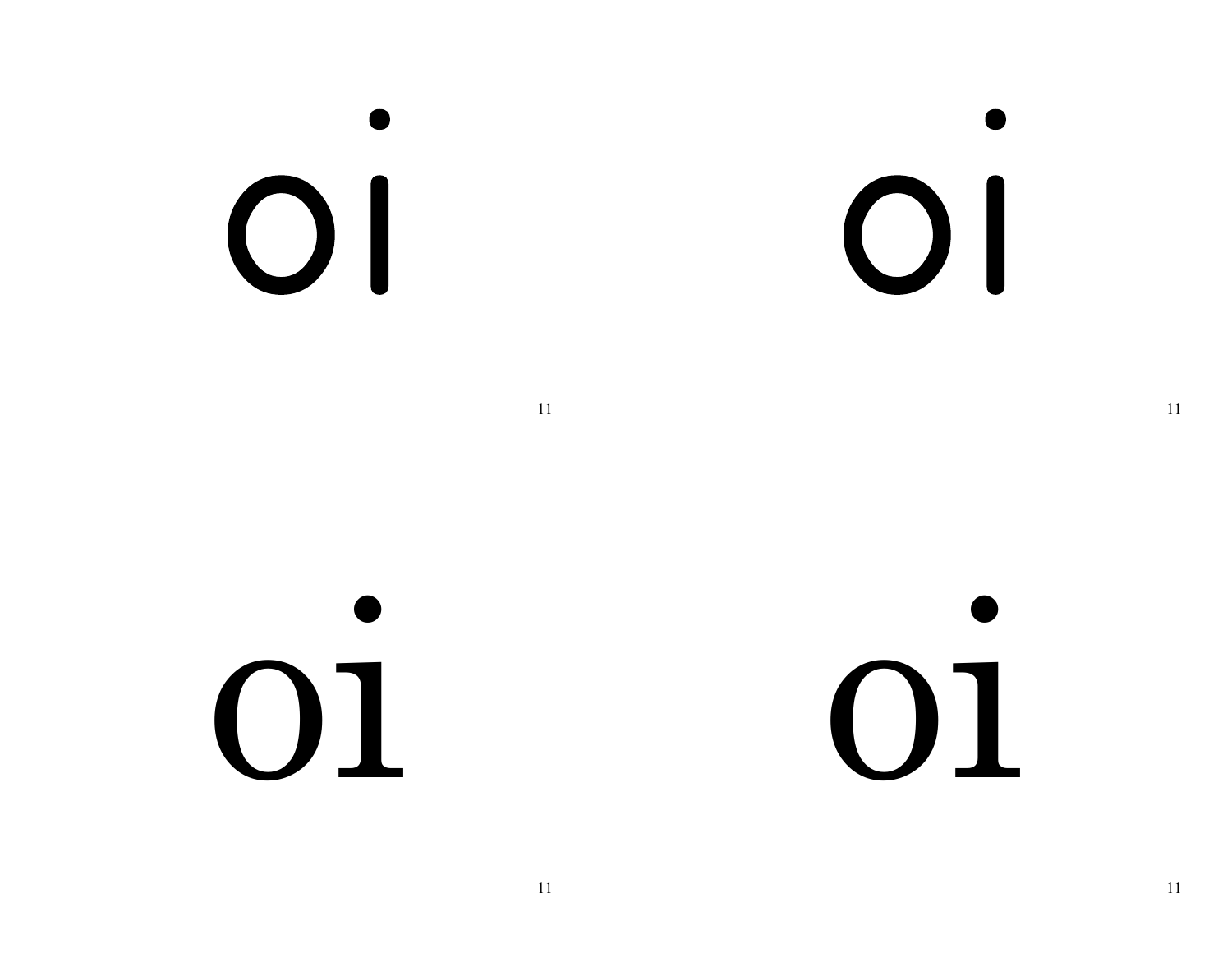OY<br>V

OY<br>V

Oy

Oy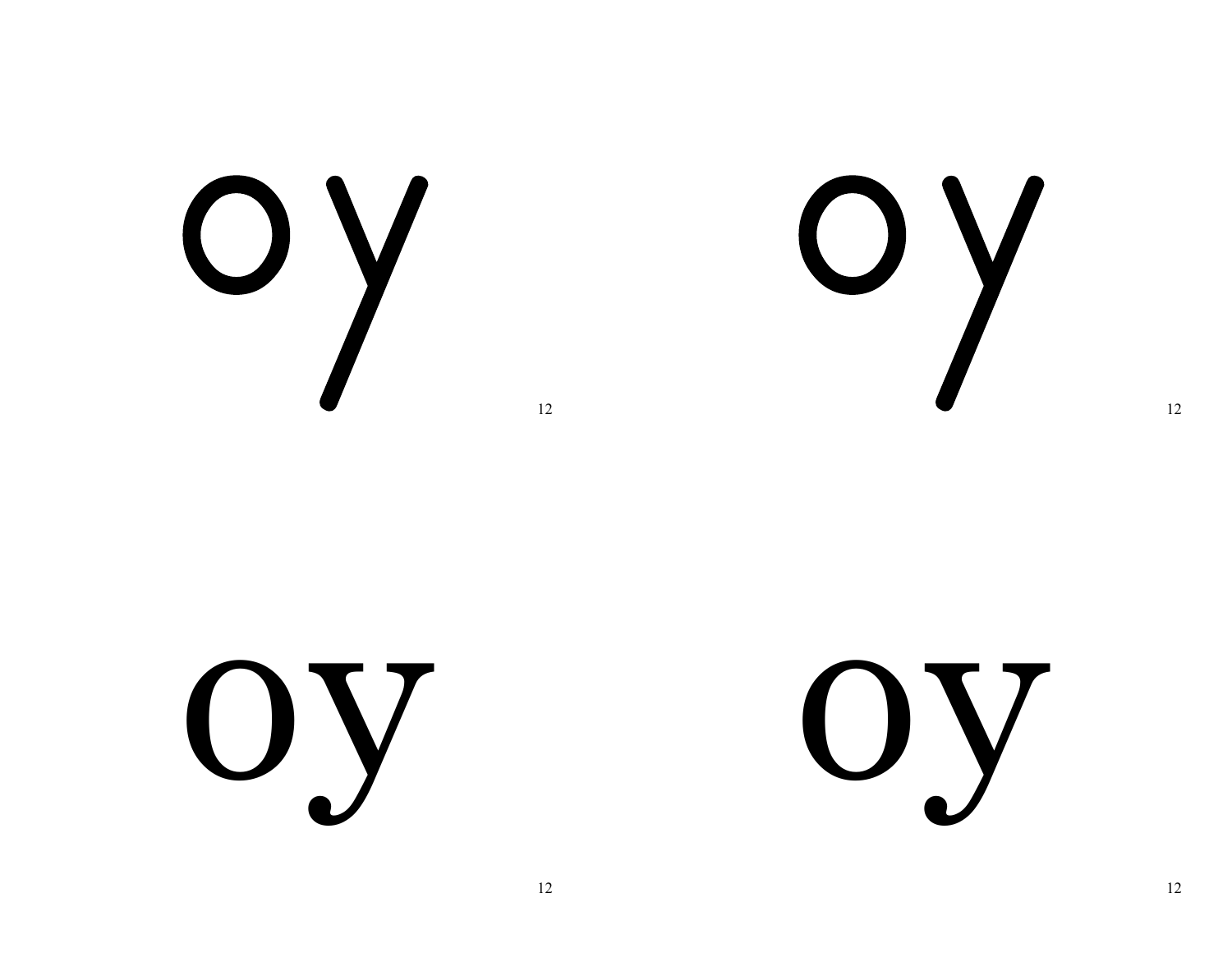OU

### OU

13

OU

### OU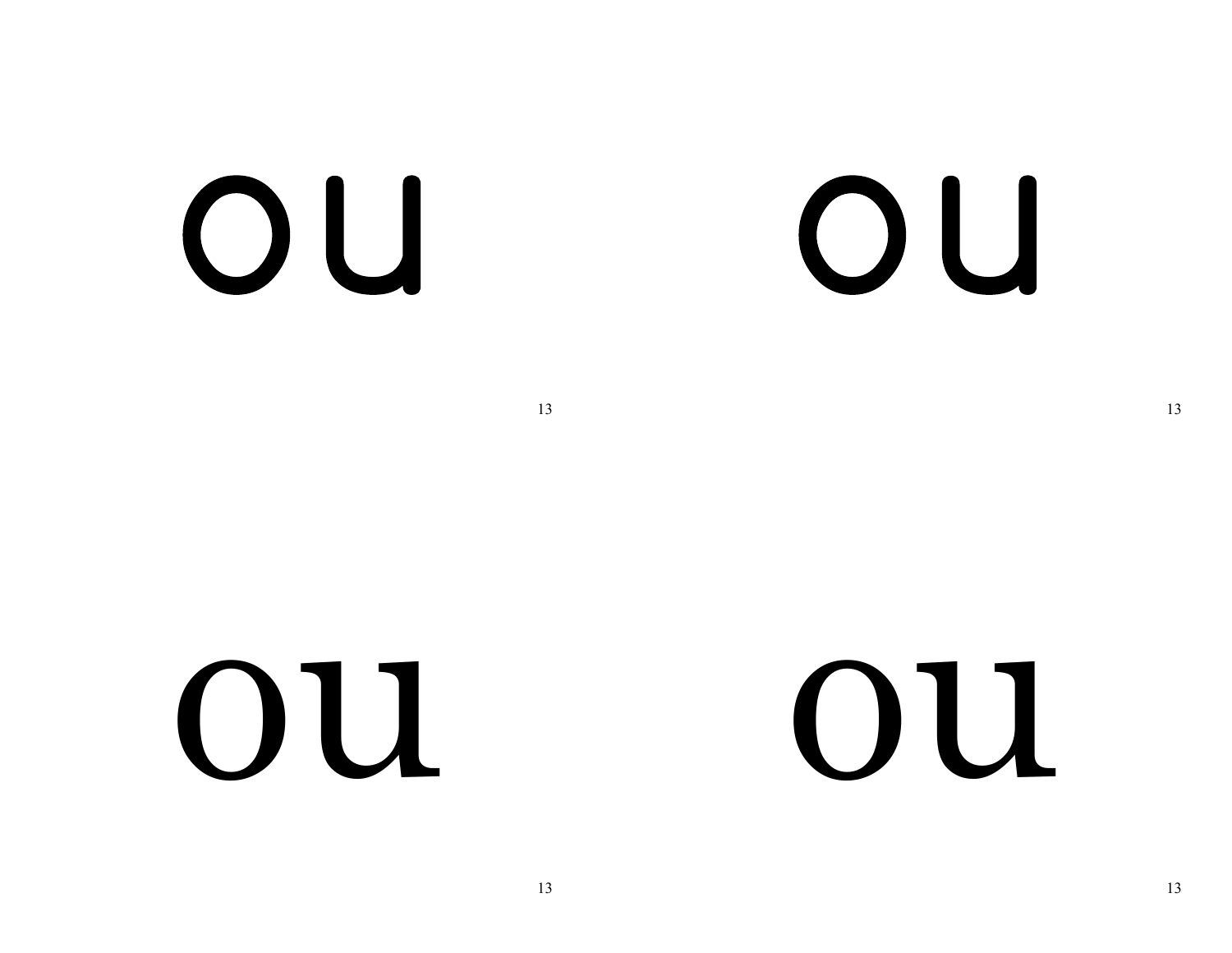OW

### OW

14 14

### ow ow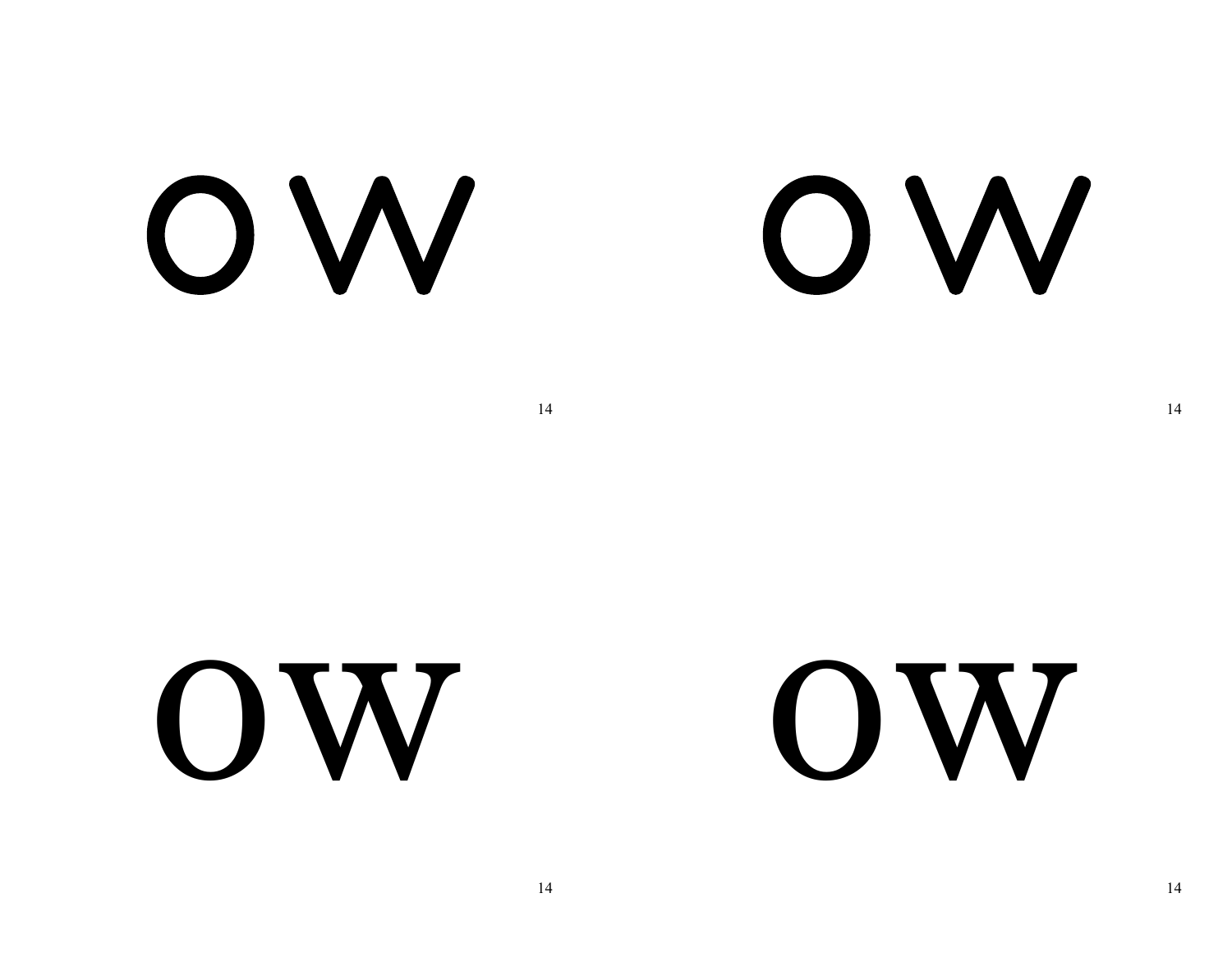$\begin{bmatrix} 0 \\ 1 \end{bmatrix}$ 

 $\begin{bmatrix} 0 \\ 1 \end{bmatrix}$ 

15

 $\bullet$ 11

 $\bullet$ 11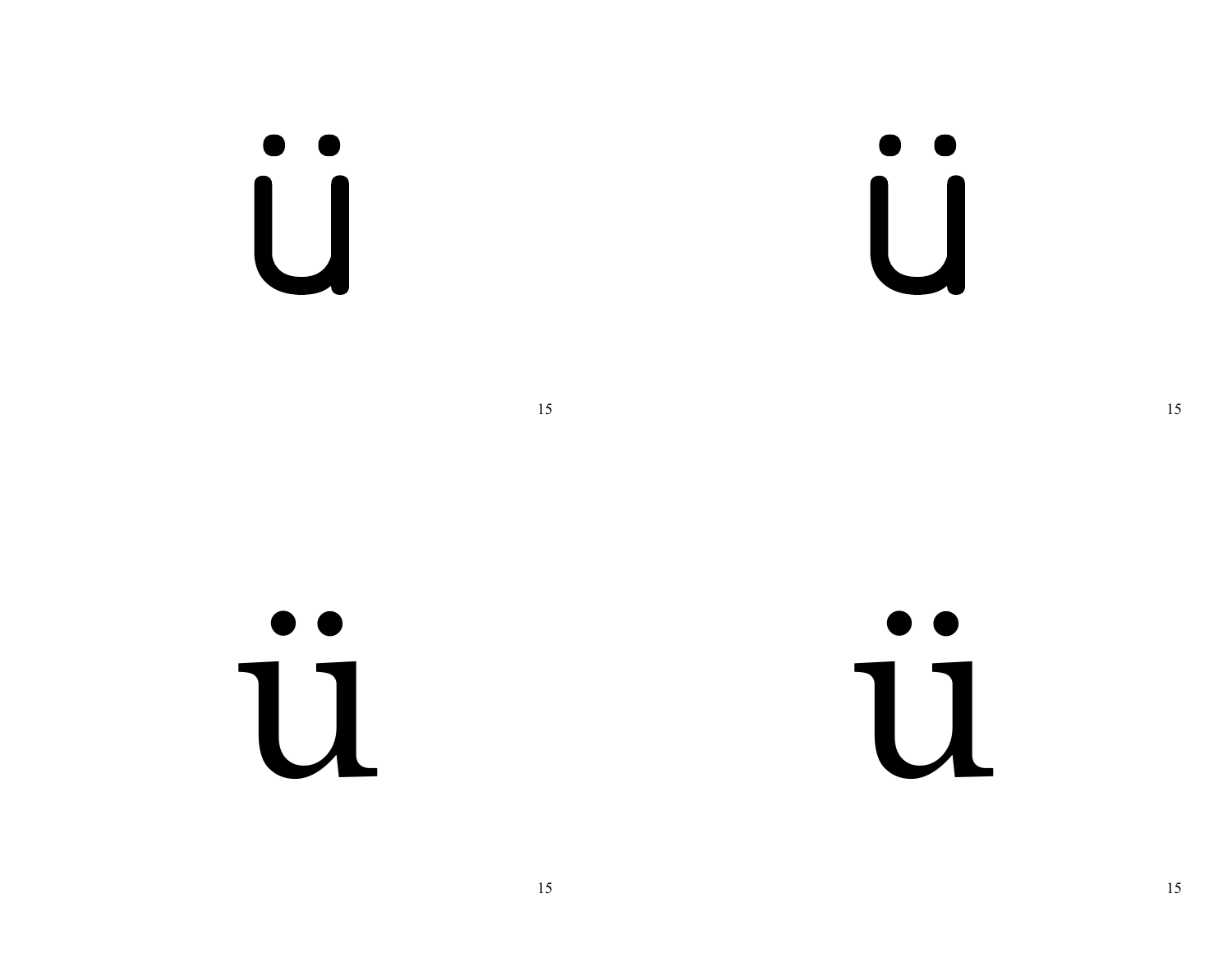#### $\bullet$ O

 $\bullet$   $\bullet$  $\mathbf O$ 

16

a

### $\bullet$  $\overline{a}$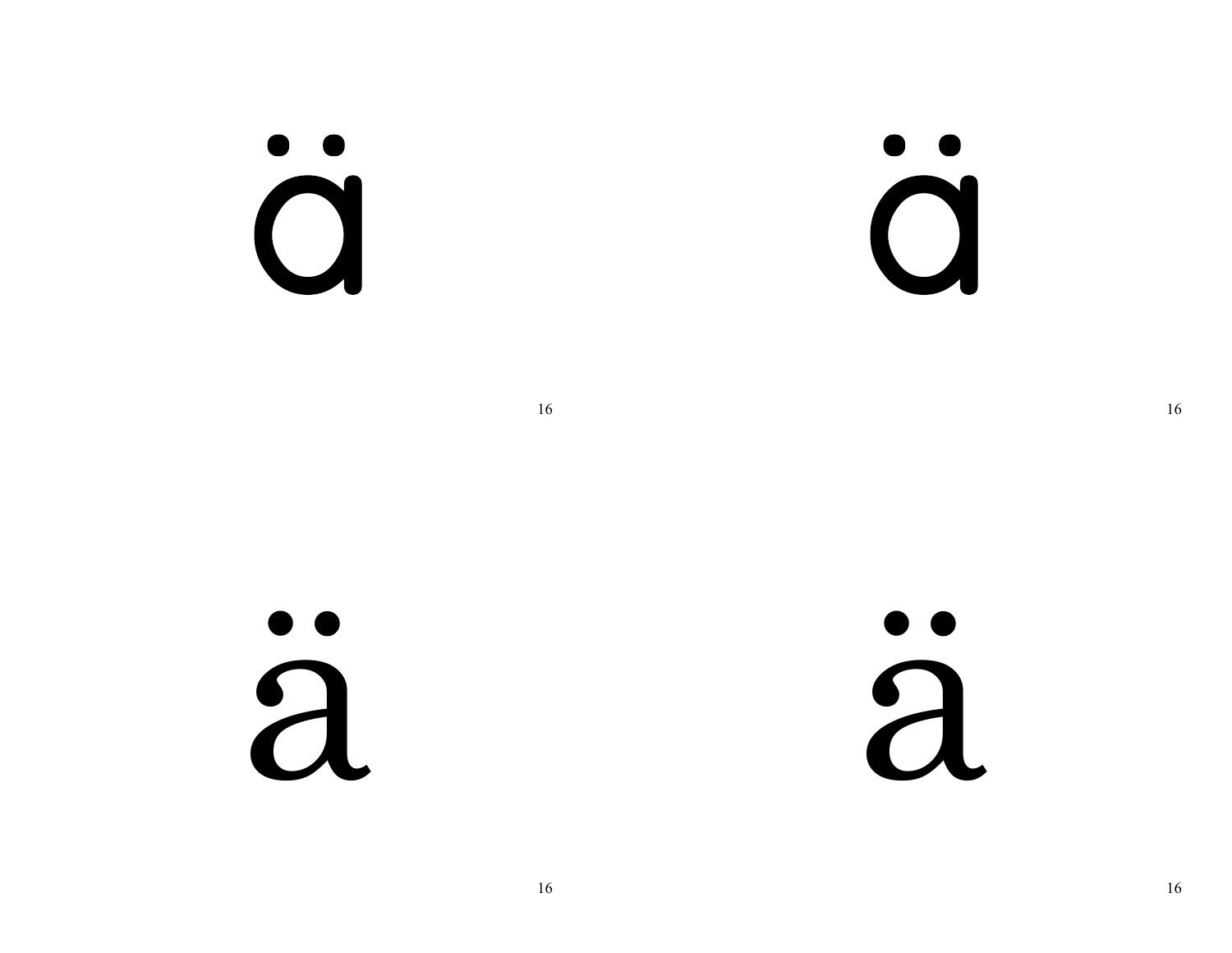measure vision azure garage measure vision

azure

garage

measure vision azure garage

measure

vision

azure

garage